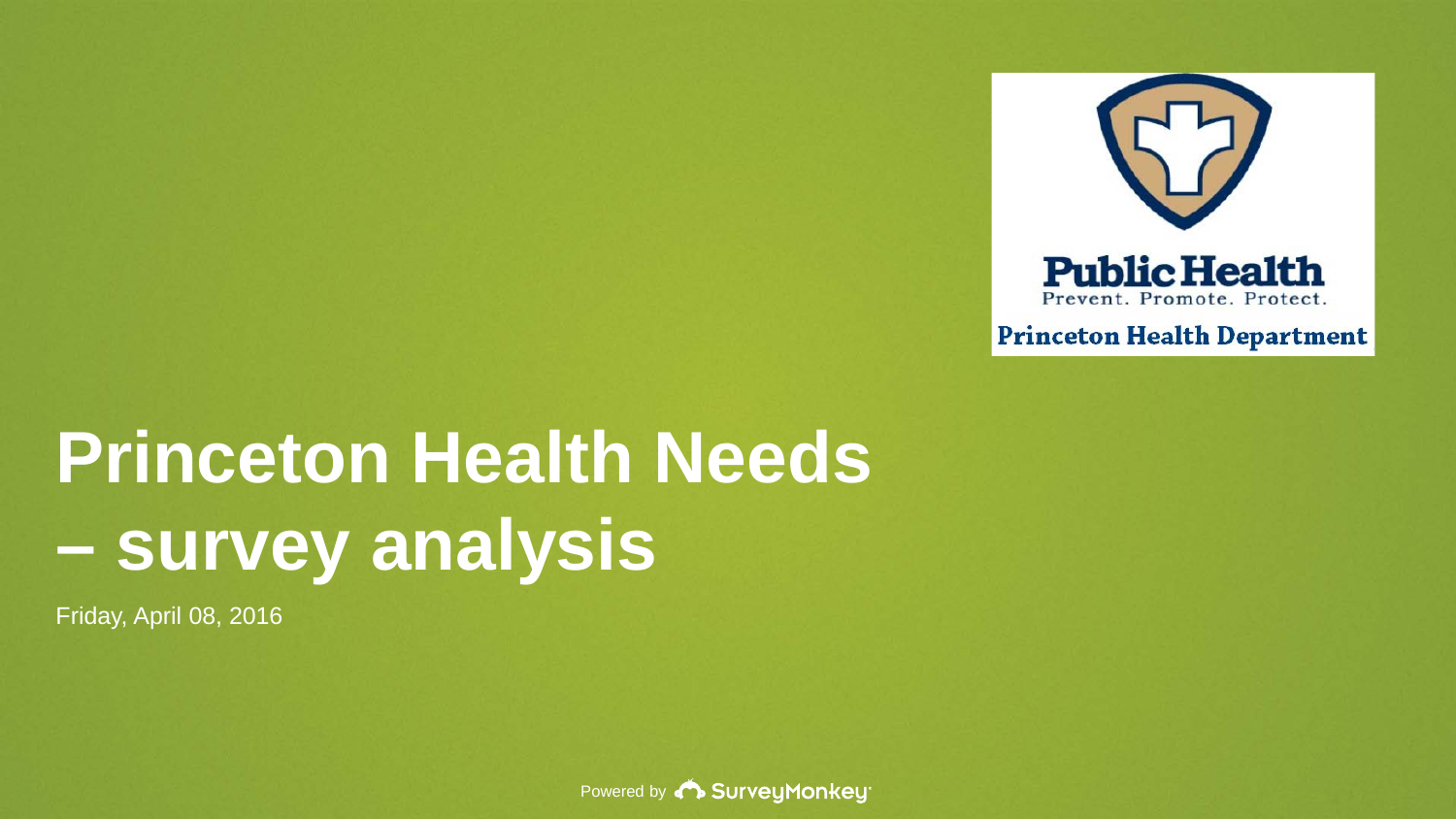**Goal:** To better understand the factors which influence the health of residents.

#### **Objectives:**

- 1) To understand the health concerns and the health challenges of Princeton residents in a broad context.
- 2) To plan for service delivery based on service gaps and need for additional services.

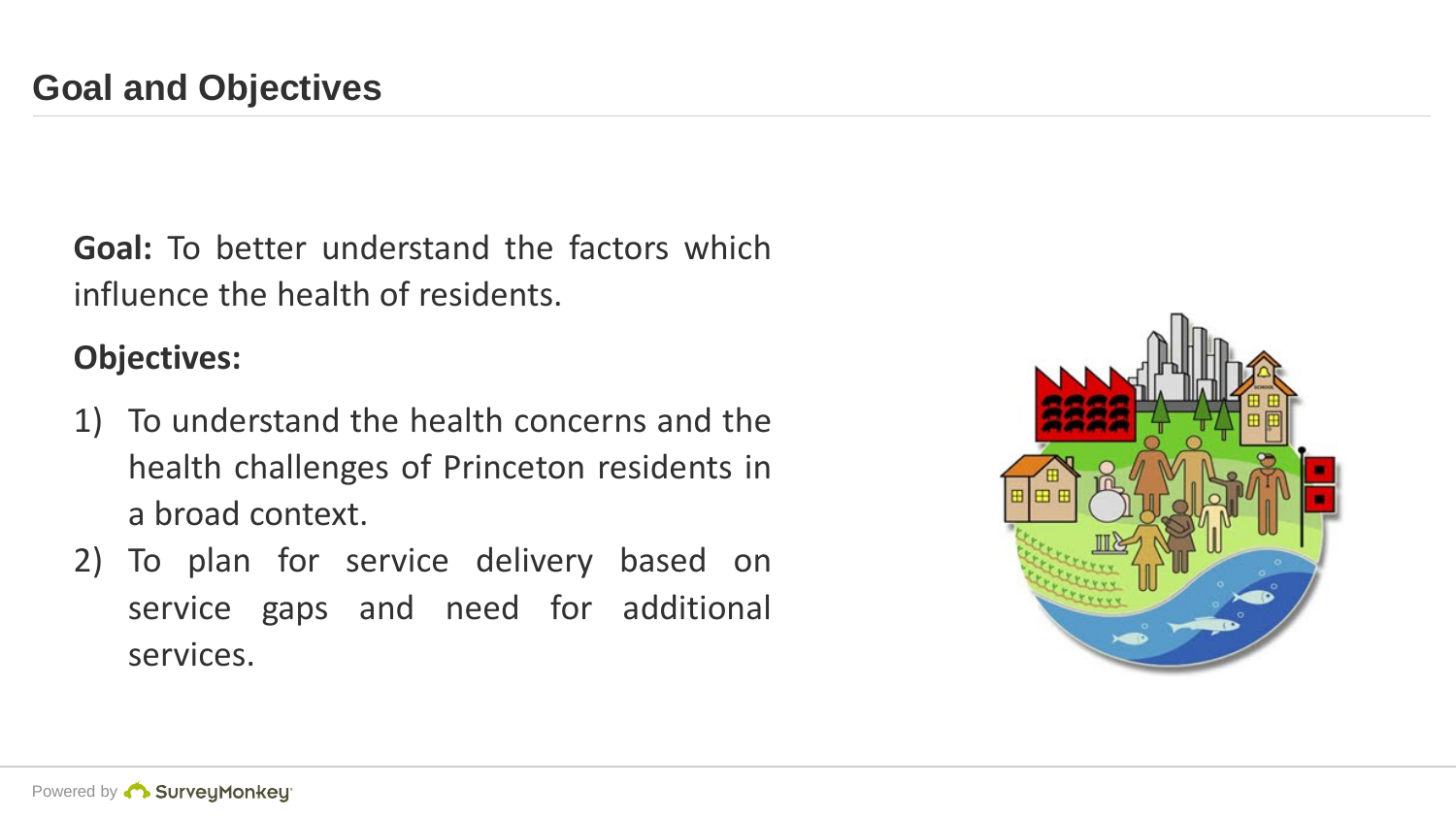# **Survey Source and analysis**

- Designed using the online survey software, Survey Monkey
- **Areas of focus for the survey: individual/community health challenges, health needs, health care, and health improvement**
- Distributed to residents via PHD website and directly via email.
- Mercer County 2012 Community Health Assessment Report
- United States Census Bureau
- Built-in analysis and graphing capabilities of Survey Monkey
- Survey responses to each question, per respondents were downloaded directly from Survey Monkey to Microsoft Excel.
- Tables and charts in Excel for quantitative data
- Themes recovered and proportions graphed in Excel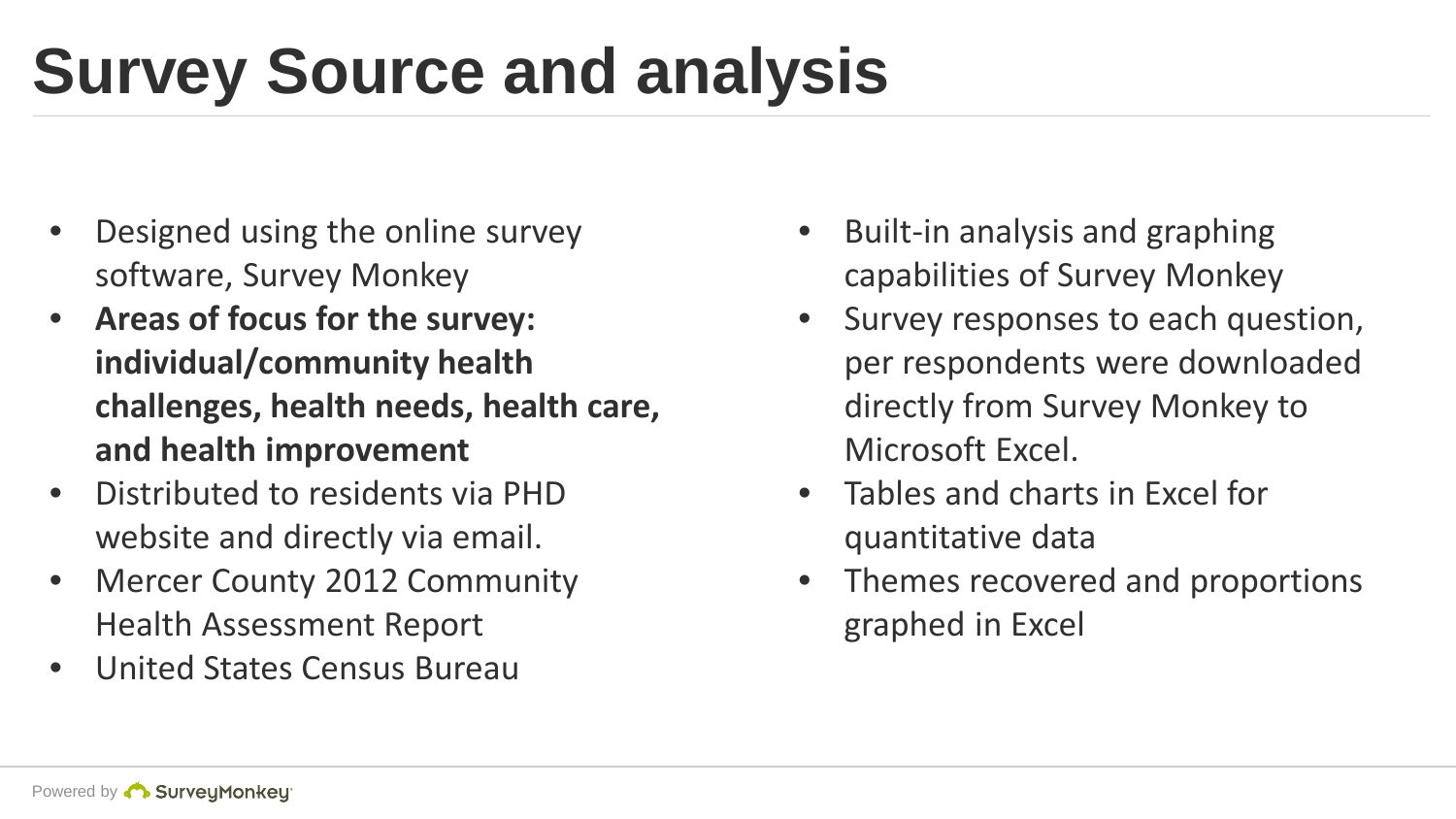# **Q1: What is your gender?**



| <b>Answer Choices</b> | Responses |    |
|-----------------------|-----------|----|
| Female                | 76.60%    | 36 |
| Male                  | 23.40%    |    |
| <b>Total</b>          |           | 47 |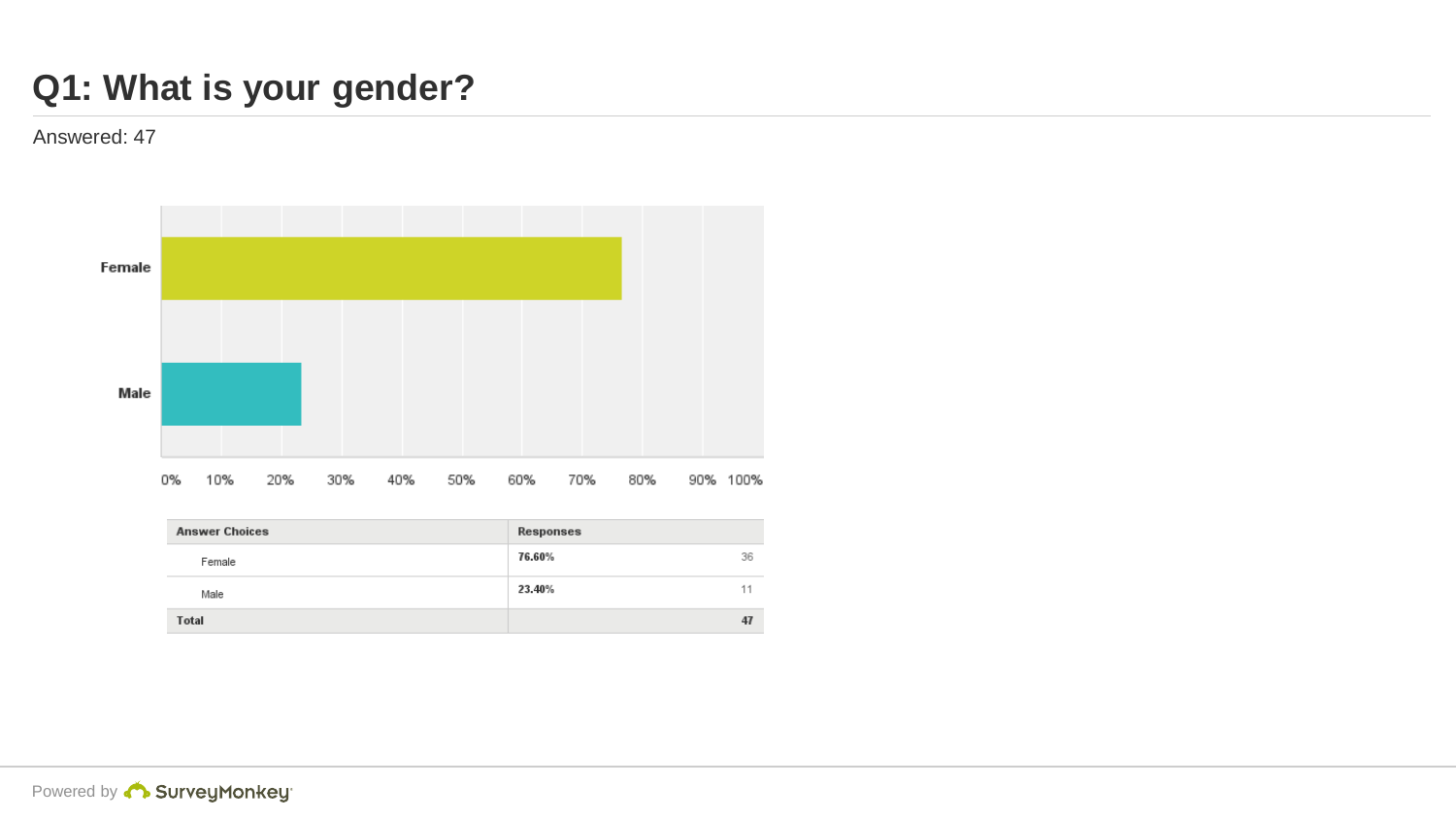## **Q2: What is your age?**

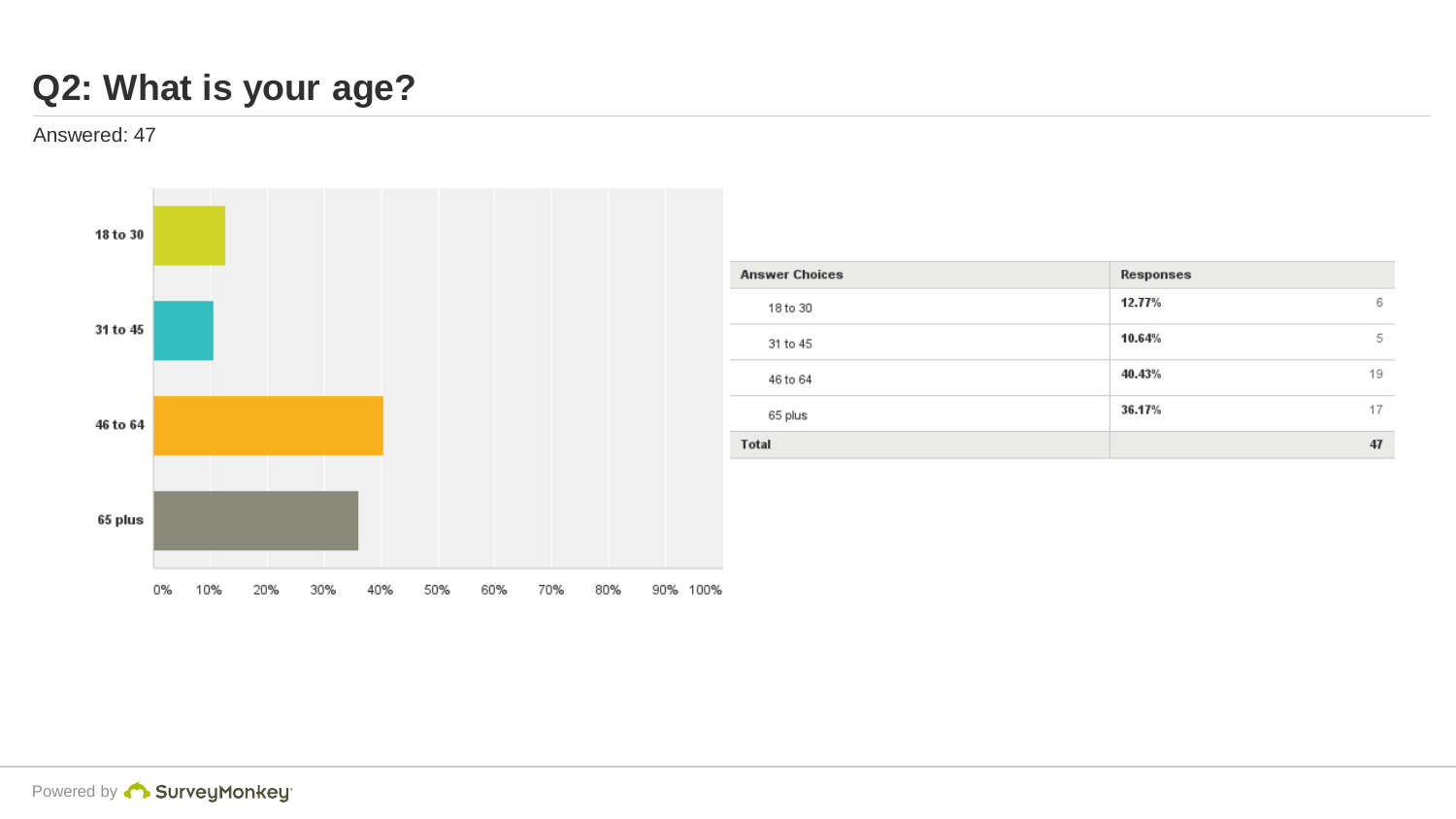# **Q3: Number of family members living in your household**



| <b>Answer Choices</b>            | <b>Average Number</b> | <b>Total Number</b> | Responses |
|----------------------------------|-----------------------|---------------------|-----------|
| Children (under 18 years of age) |                       | 19                  | 27        |
| Adults                           | 2                     | 93                  | 46        |
| <b>Total Respondents: 47</b>     |                       |                     |           |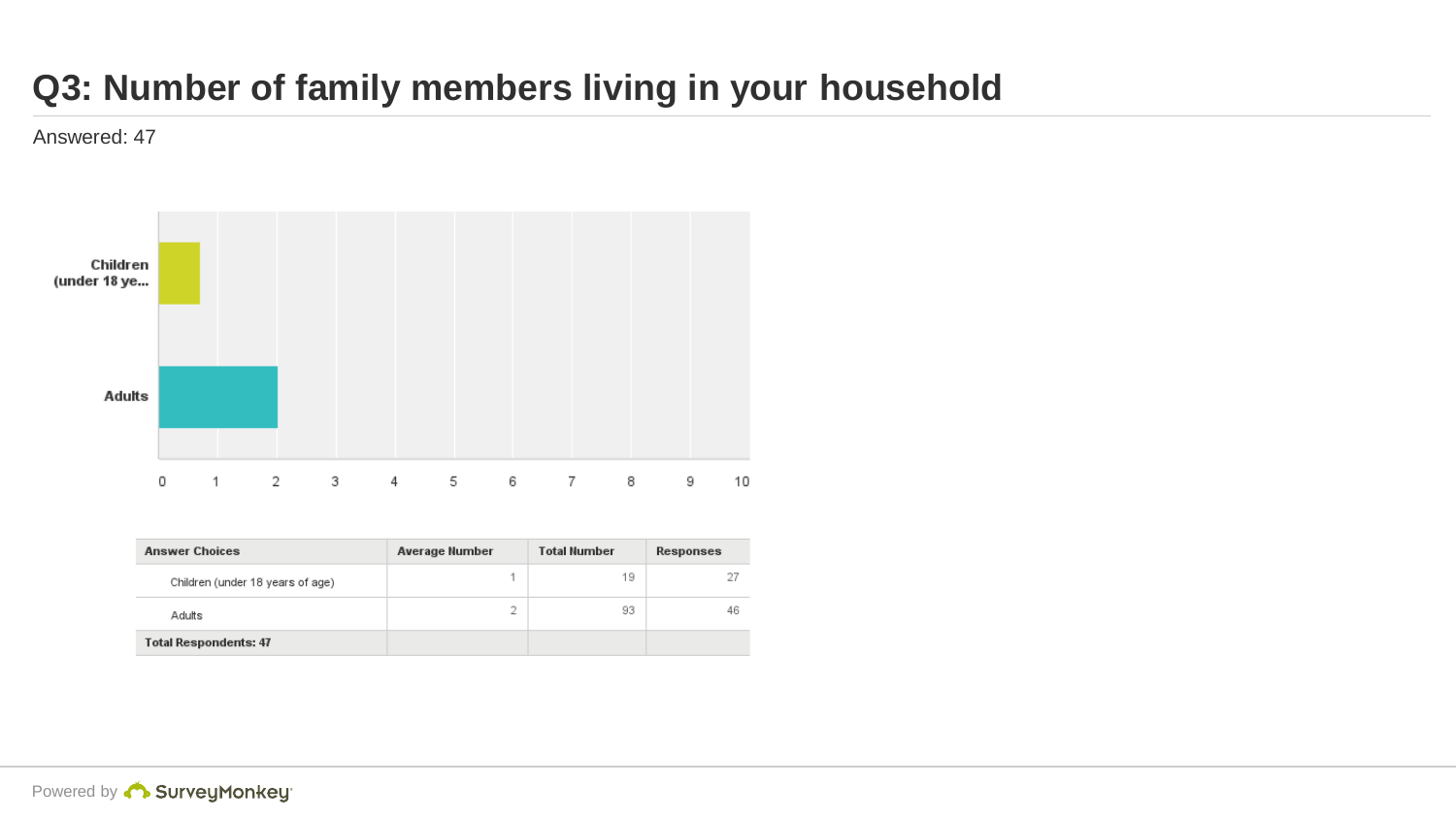# **Q4: In general, which of the following best describes your health**

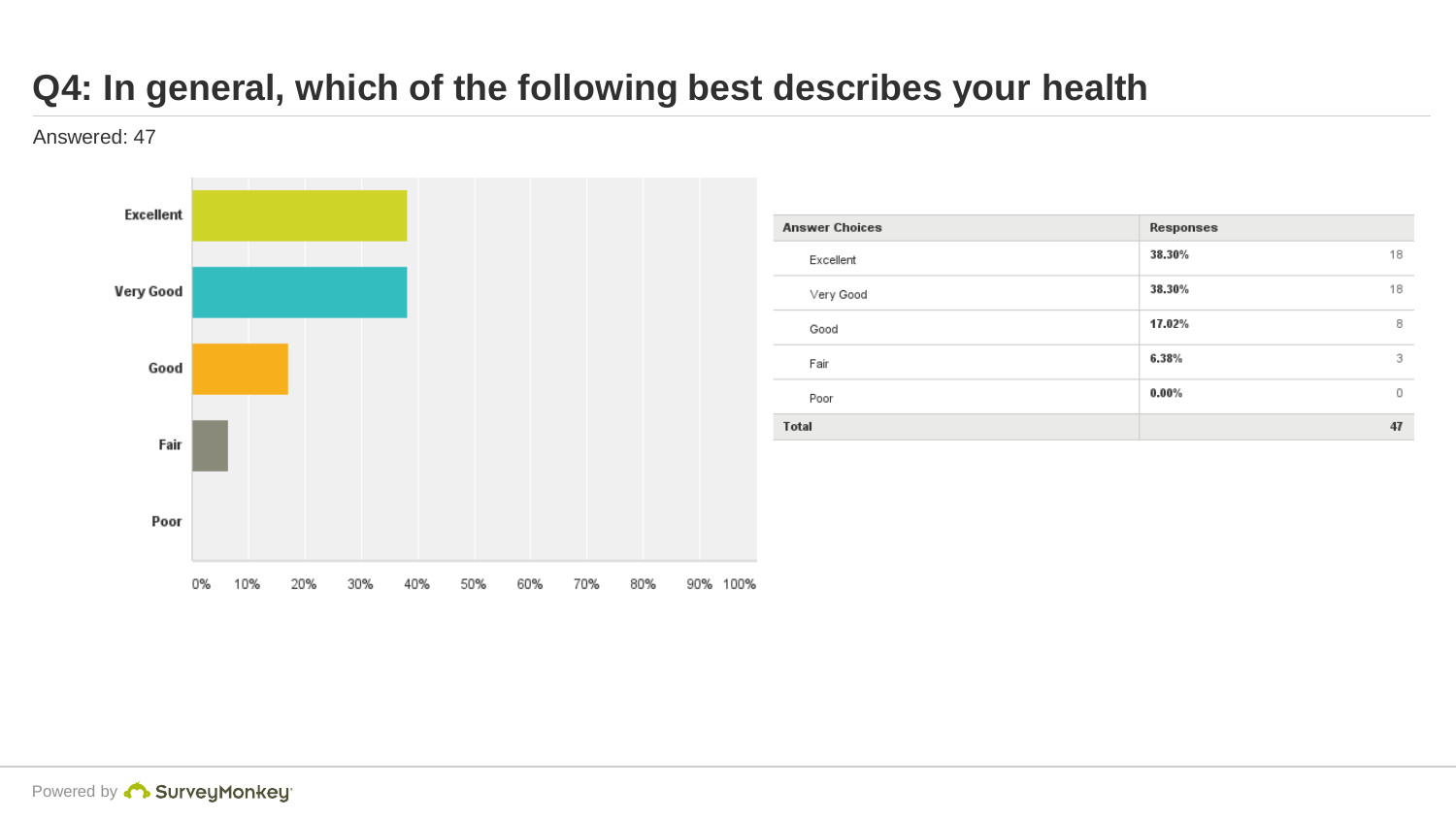# **Q6: What is the highest grade or year of school you completed?**



| <b>Answer Choices</b>                                        | <b>Responses</b> |  |
|--------------------------------------------------------------|------------------|--|
| Grades 1 through 8 (Elementary)                              | $0.00\%$         |  |
| Grades 9 through 11 (Some high school)                       | $0.00\%$         |  |
| Grades 12 or GED (High School graduate)                      | 2.13%            |  |
| College 1 year to 3 years (Some college or technical school) | 8.51%            |  |
| College 4 years or more (College graduate)                   | 89.36%           |  |
| Never attended school or only attended kindergarten          | $0.00\%$         |  |
| Total                                                        |                  |  |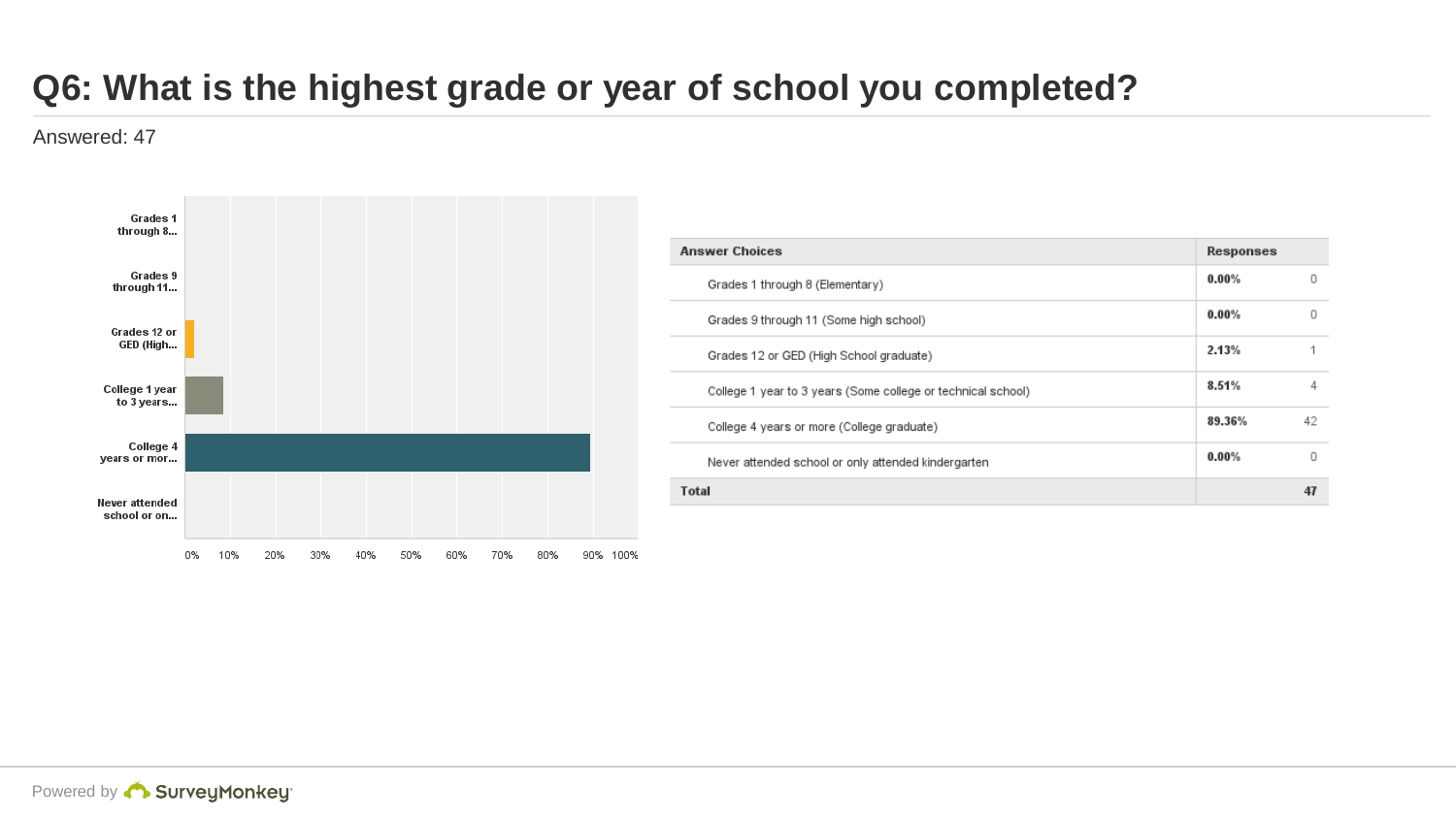# **Q7: What is your current status? (Select all that apply)**

Answered: 47



Powered by **Constant SurveyMonkey**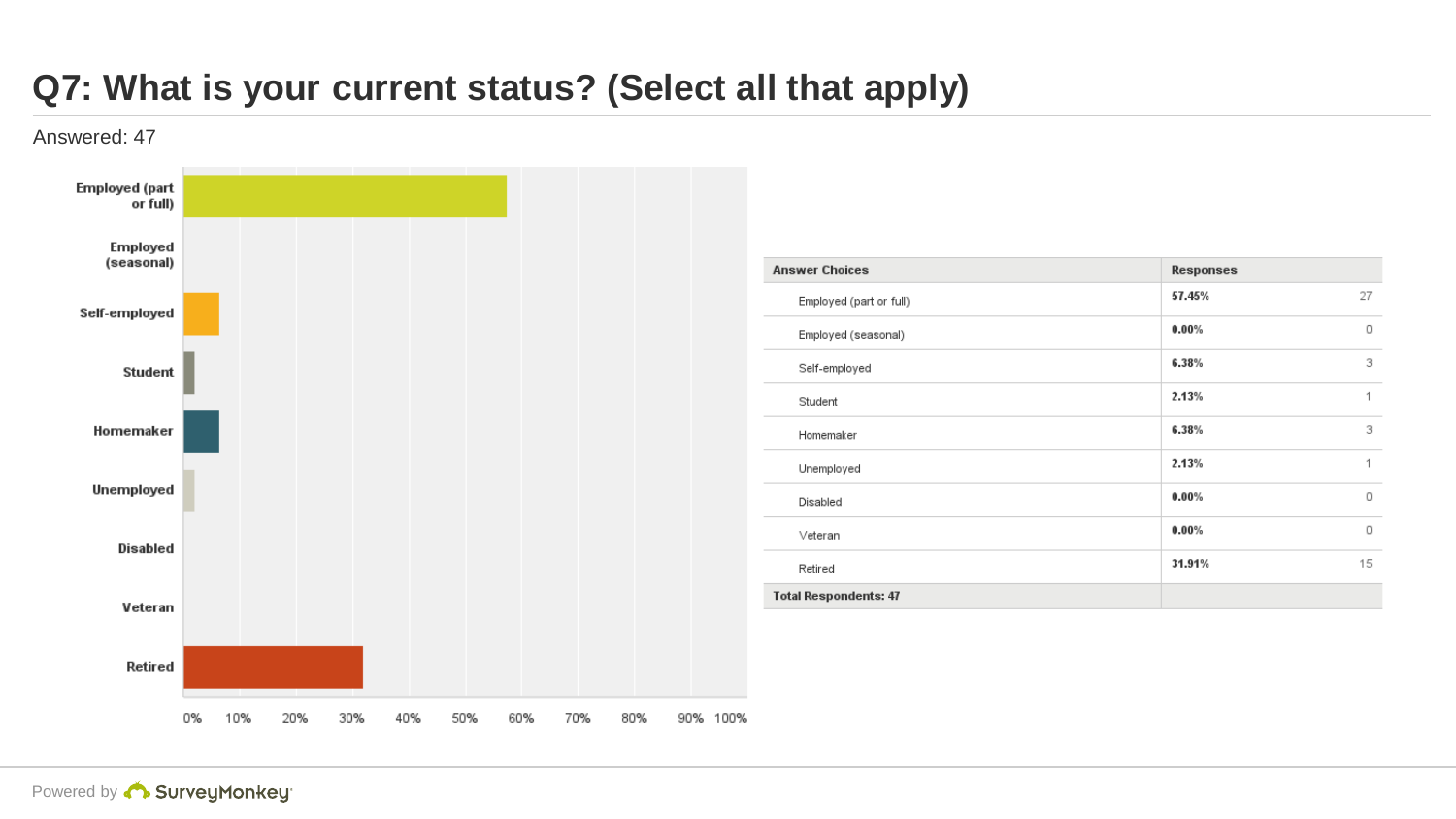#### **Q8: Which of the following types of primary insurance coverage do you currently have?**

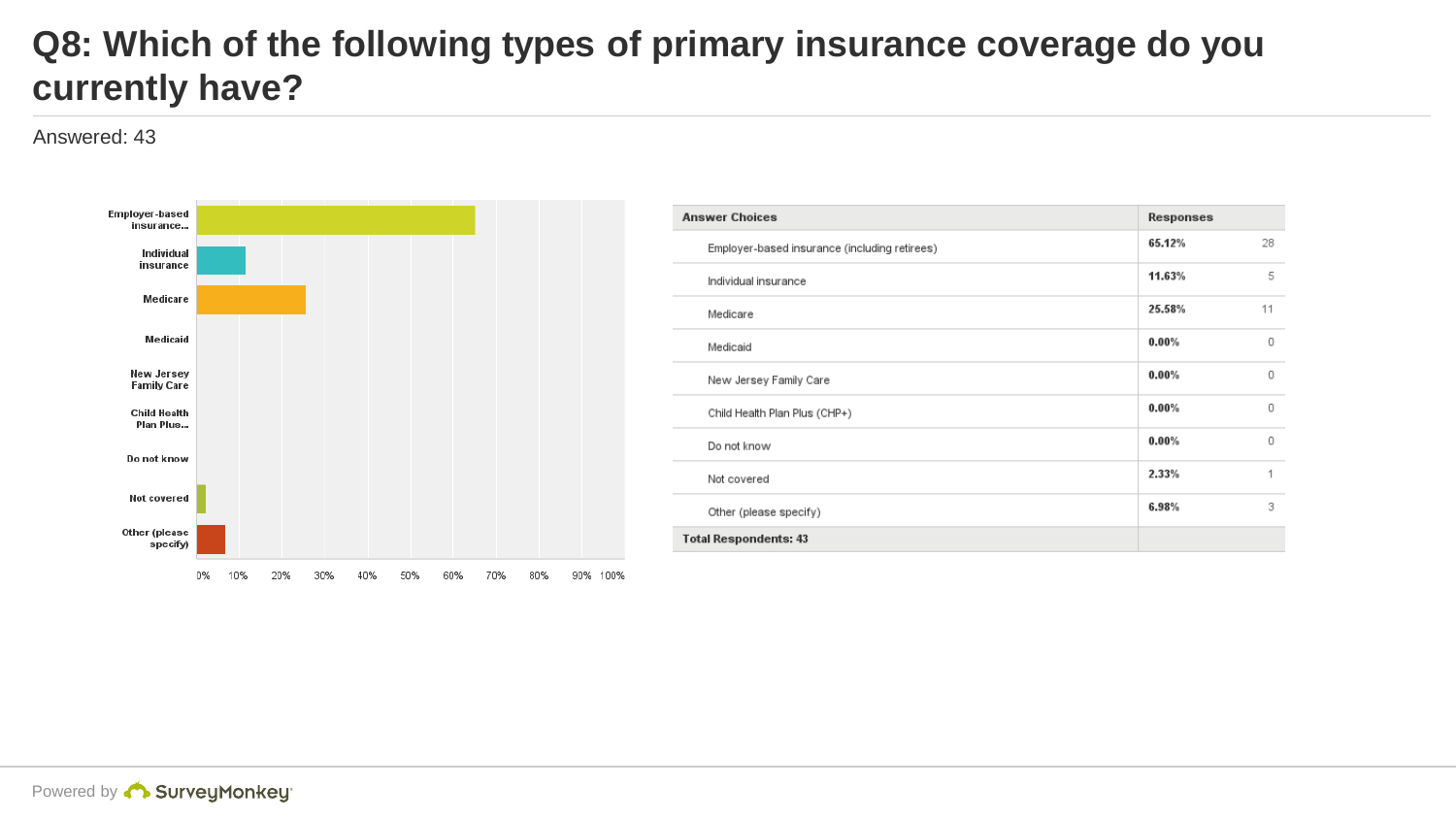# **Q9: Please select what you think are your top three health challenges: (select only 3)**



| <b>Answer Choices</b>                                     | <b>Responses</b> |                |
|-----------------------------------------------------------|------------------|----------------|
| Access to primary care providers                          | 10.00%           | $\Delta$       |
| Access to specialty providers                             | 20.00%           | 8              |
| Access to care during pregnancy                           | $0.00\%$         | $\Omega$       |
| Finding health care providers who accept my/our insurance | 22.50%           | 9              |
| Transportation                                            | 5.00%            | $\overline{2}$ |
| Dental problems                                           | 12.50%           | 5              |
| Substance use                                             | 5.00%            | $\overline{2}$ |
| Smoking                                                   | 2.50%            | 1              |
| Stress/depression/mental health                           | 20.00%           | 8              |
| Heart/Respiratory disease                                 | 10.00%           | 4              |
| <b>Diabetes</b>                                           | 0.00%            | 0              |
| Sexually Transmitted Diseases                             | $0.00\%$         | 0              |
| Weight management                                         | 30.00%           | 12             |
| Not being able to navigate the health care system         | 10.00%           | 4              |
| Cannot pay for care                                       | 5.00%            | $\overline{2}$ |
| Limited access to healthy food                            | 0.00%            | 0              |
| Limited access to fitness centers/gym/active lifestyle    | 10.00%           | 4              |
| Language barriers/limited access to medical interpreter   | 2.50%            | 1              |
| I have no health challenges                               | 22.50%           | 9              |
| <b>Total Respondents: 40</b>                              |                  |                |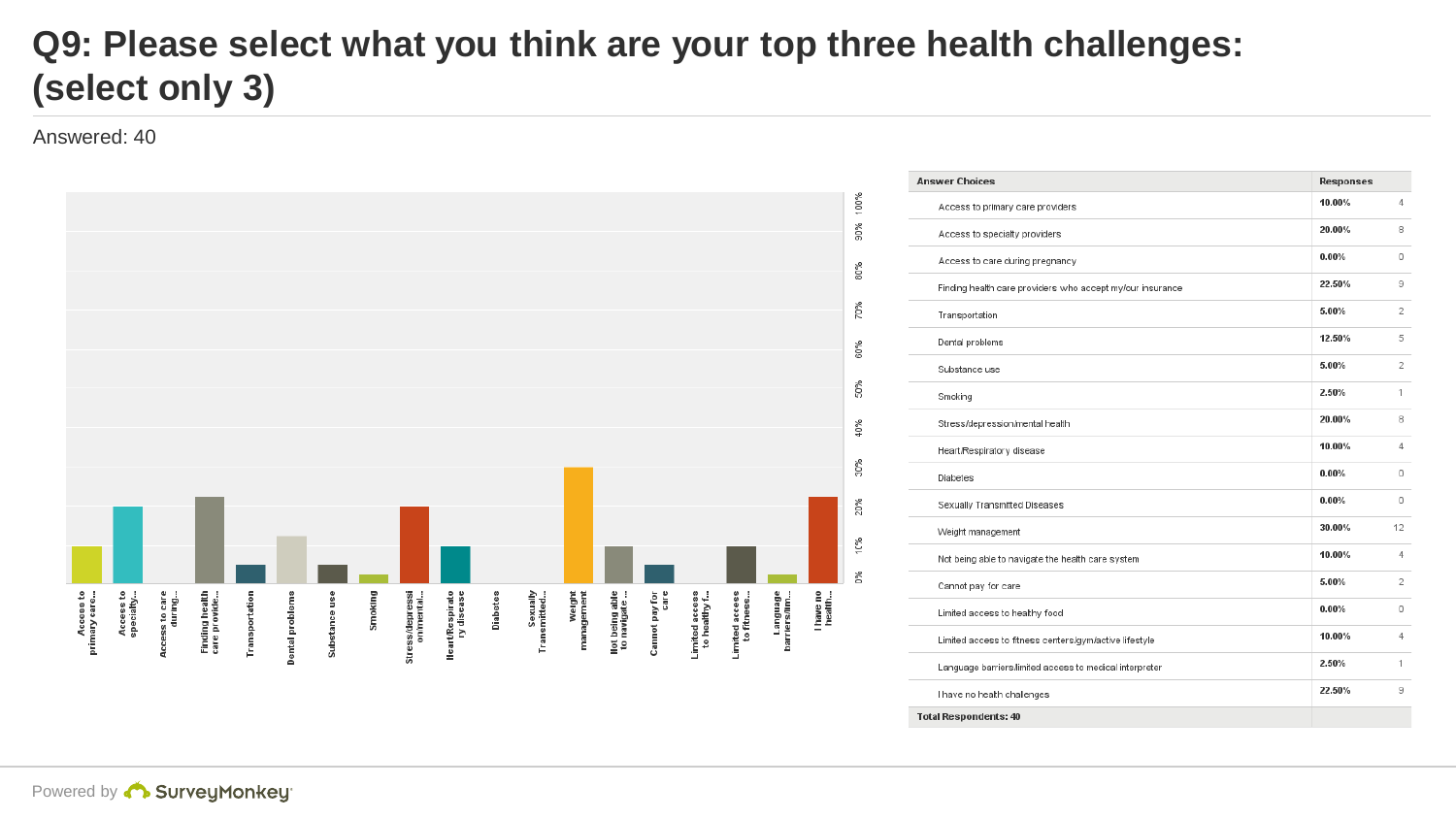### **Q10: Please select what you think are the top three health challenges the community faces: (select only 3)**

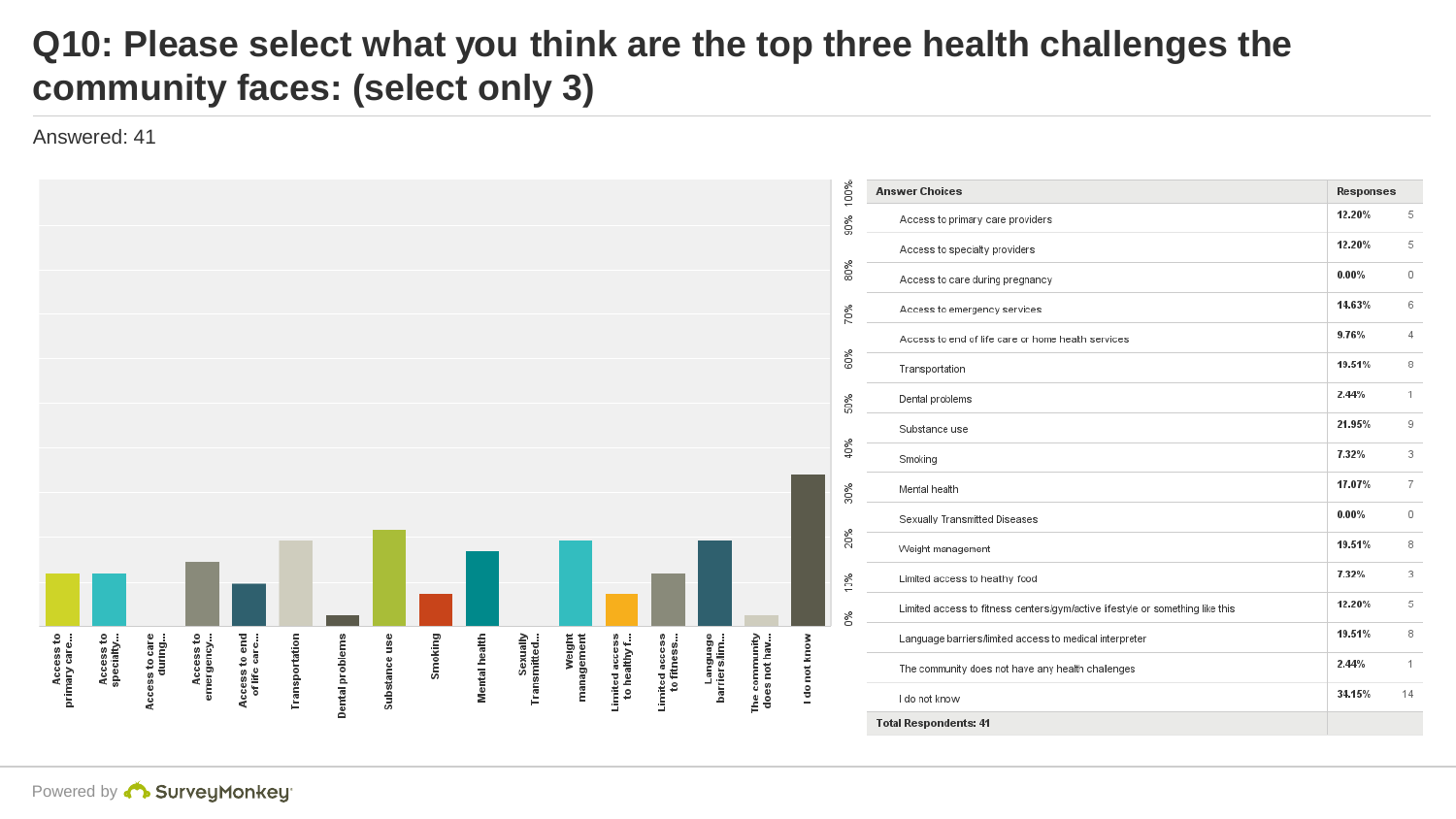# **Q11: What keeps your family from seeking medical treatment? (select all that apply)**

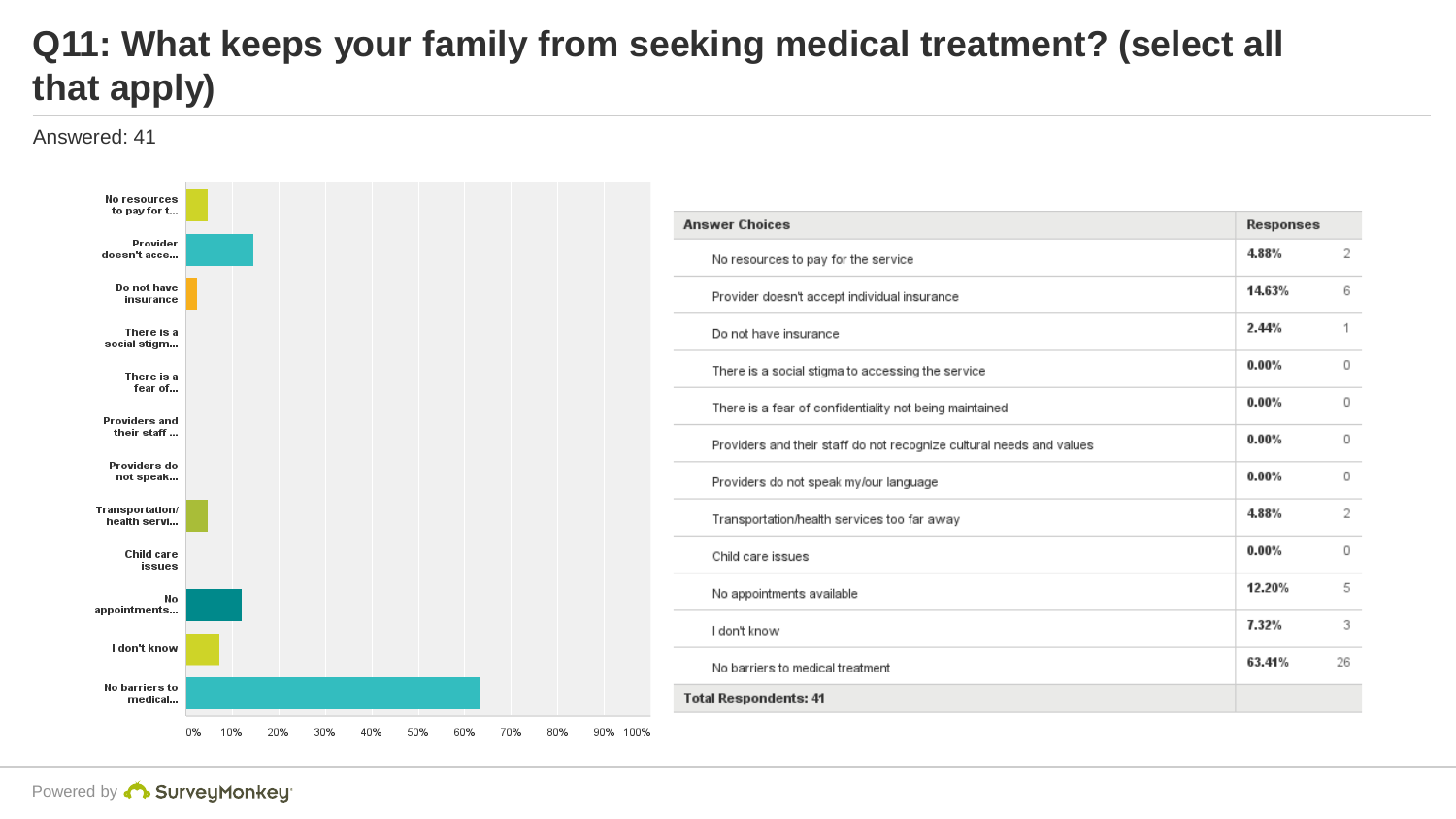**Q13: Do you believe the kids in our community are using illegal substances (including alcohol and marijuana) to a greater or lesser degree than their peers in other communities? (Choose one)**



| <b>Answer Choices</b> | Responses    |
|-----------------------|--------------|
| Greater               | 18.92%       |
| Lesser                | 10.81%<br>4  |
| About the same        | 35.14%<br>13 |
| Don't know            | 35.14%<br>13 |
| <b>Total</b>          | 37           |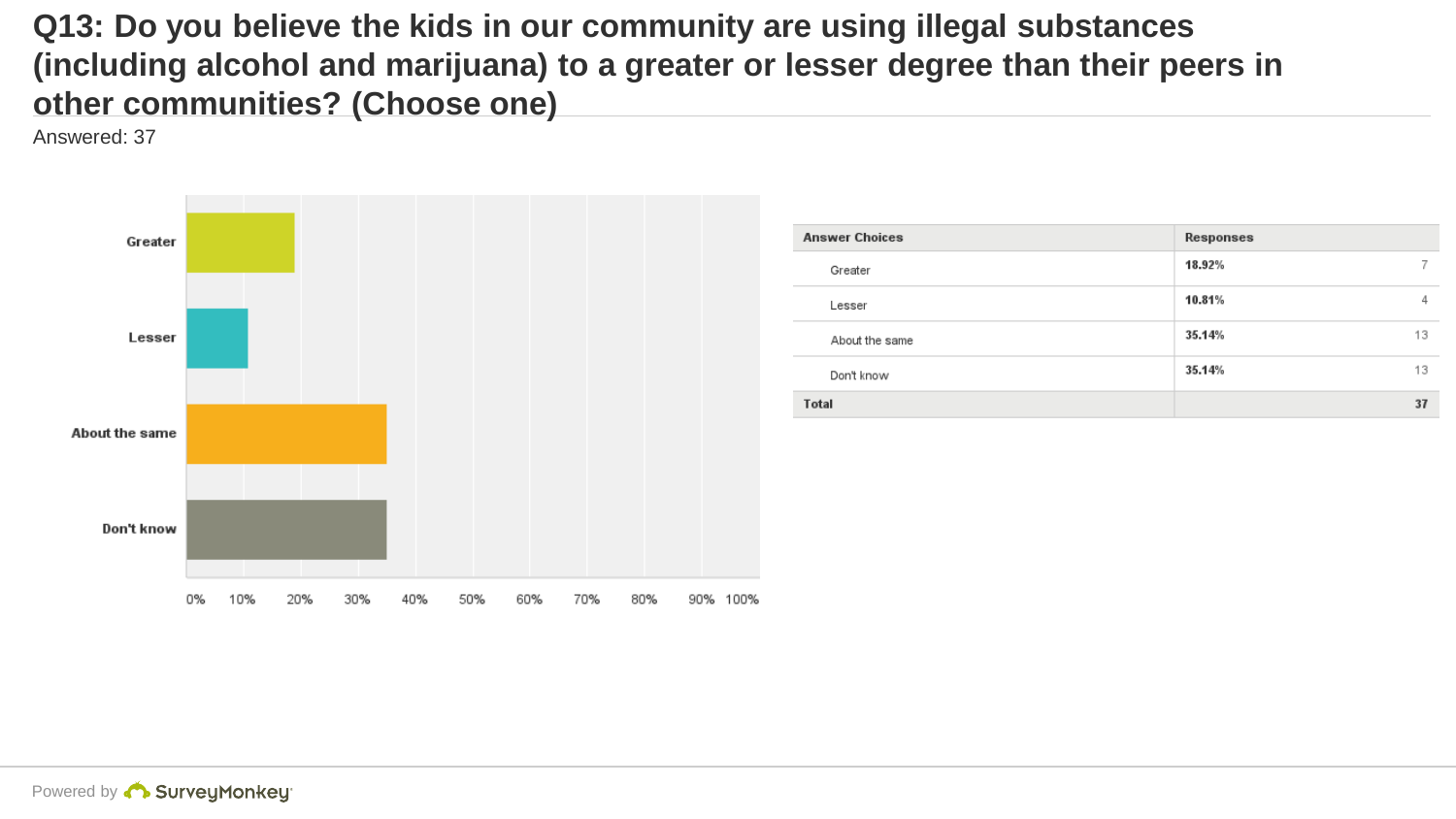# **Health challenges of individuals/community**

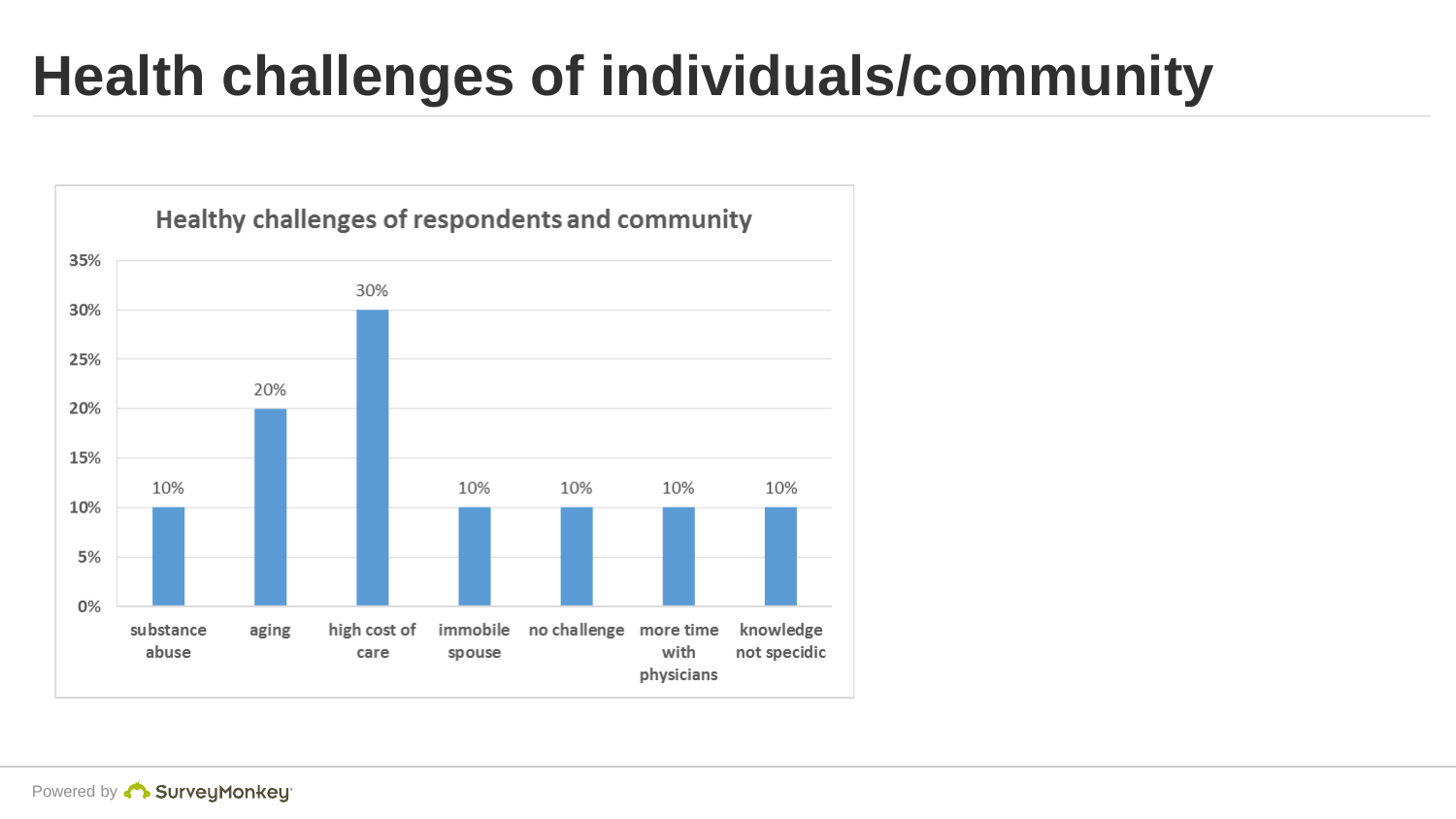# **What is healthy or unhealthy in Princeton**

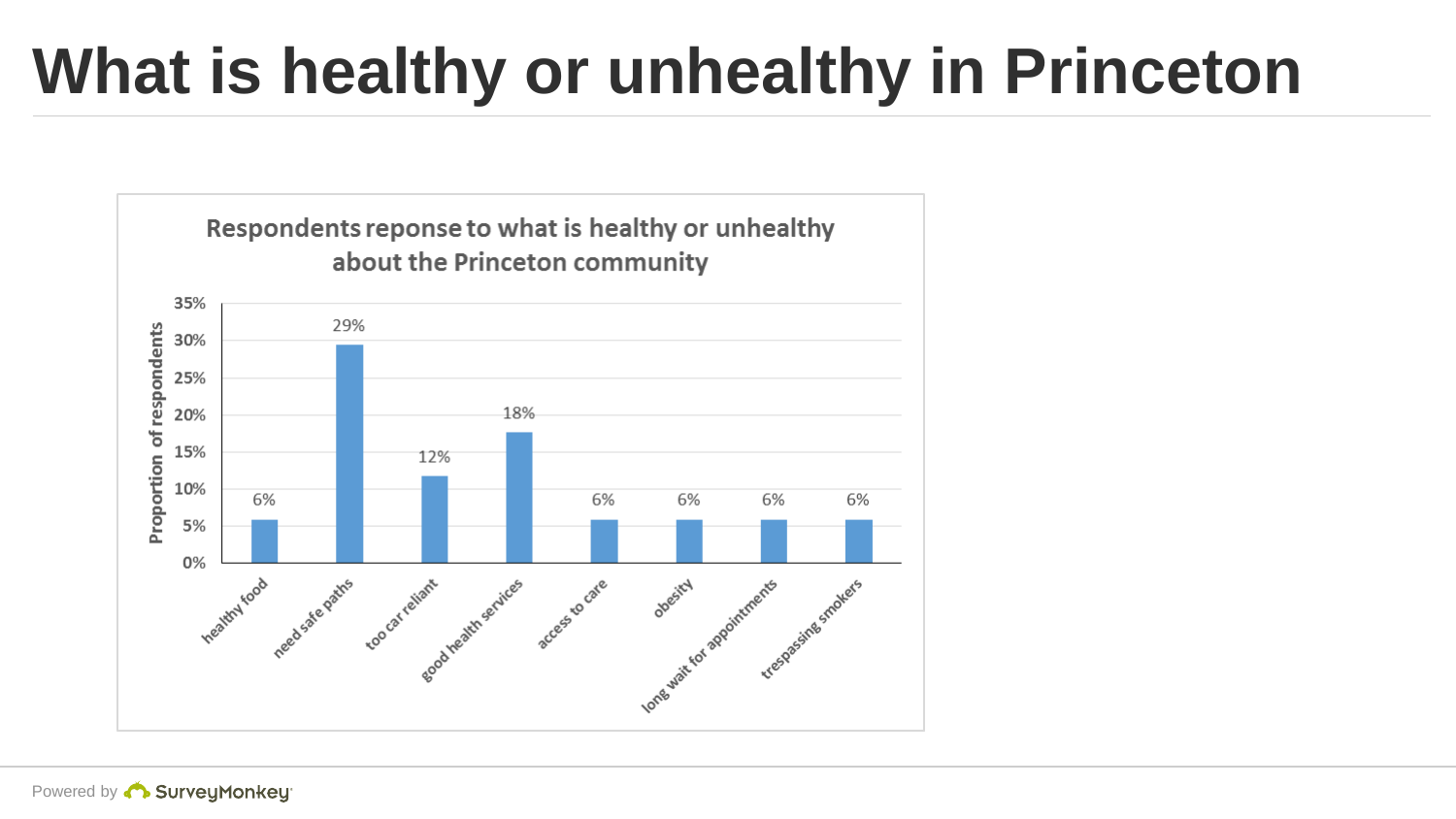# **Most pressing health care related need**